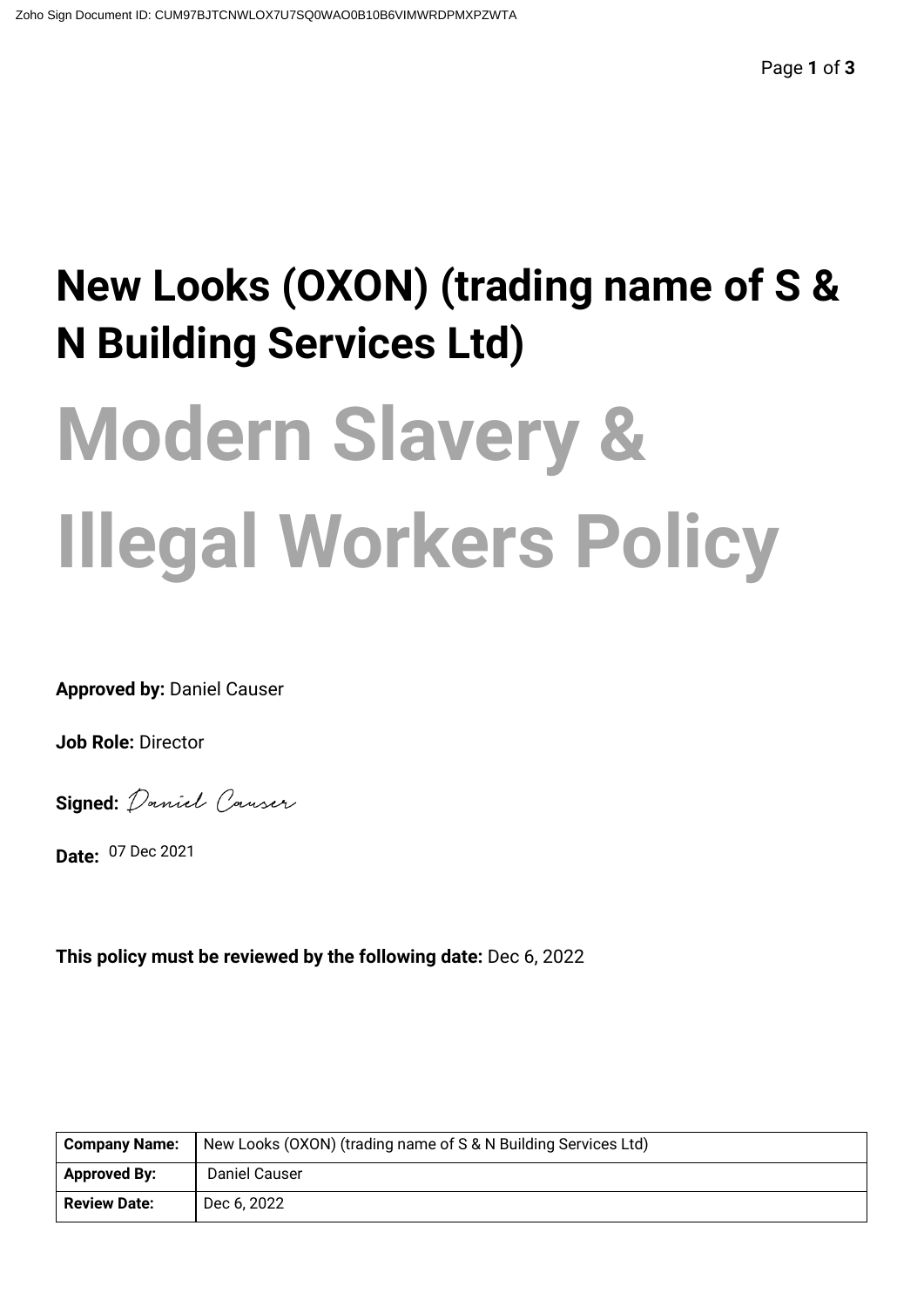### **Introduction**

This Modern Slavery and Illegal Workers Policy relates to actions and activities during the current year and shall be reviewed on or before Dec 6, 2022.

The statement sets down New Looks (OXON) (trading name of S & N Building Services Ltd)'s commitment to preventing slavery, human trafficking and illegal workers in our business activities and the steps we have put in place with the aim of ensuring that there is no slavery, human trafficking or illegal workers in our own business and supply chains. We all have a duty to be alert to risks, however small. Staff are expected to report their concerns and management to act upon them.

### **Organisational Structure and supply chains**

This statement covers the business activities of New Looks (OXON) (trading name of S & N Building Services Ltd) which are as follows:

THE PROVISION OF BUILDING AND MAINTENANCE SERVICES PREDOMINATELY FOR MINISTRY OF DEFENCE ESTABLISHMENTS.

The Company currently operates in the following countries:

■ United Kingdom

## **Training**

To ensure a good understanding of the risks of modern slavery, human trafficking and illegal workers in our business and supply chains, the Company requires all employees to attend a short training presentation where the company modern slavery training presentation is delivered within the first 2 months of employment.

### **Policy**

New Looks (OXON) (trading name of S & N Building Services Ltd) is committed to ensuring that there is no modern slavery, human trafficking or illegal workers in our business or our supply chains. This Statement affirms our intention to act ethically in our business relationships.

### **Illegal Workers**

New Looks (OXON) (trading name of S & N Building Services Ltd) carry out appropriate VISA, Passport and DOB checks to ensure all employees are entitled to work in the UK in accordance with Sections 15 to 25 of the Immigration, Asylum & Nationality Act 2006. Should a non-EU resident apply to work with us, as identified by pre-employment screening questions, a copy of their work visa and passport would be required. All necessary checks would then be made to ensure the person had the right to work in the UK and they have no immigration restrictions that prevent them from doing the work in question.

| <b>Company Name:</b> | New Looks (OXON) (trading name of S & N Building Services Ltd) |
|----------------------|----------------------------------------------------------------|
| <b>Approved By:</b>  | Daniel Causer                                                  |
| <b>Review Date:</b>  | Dec 6, 2022                                                    |